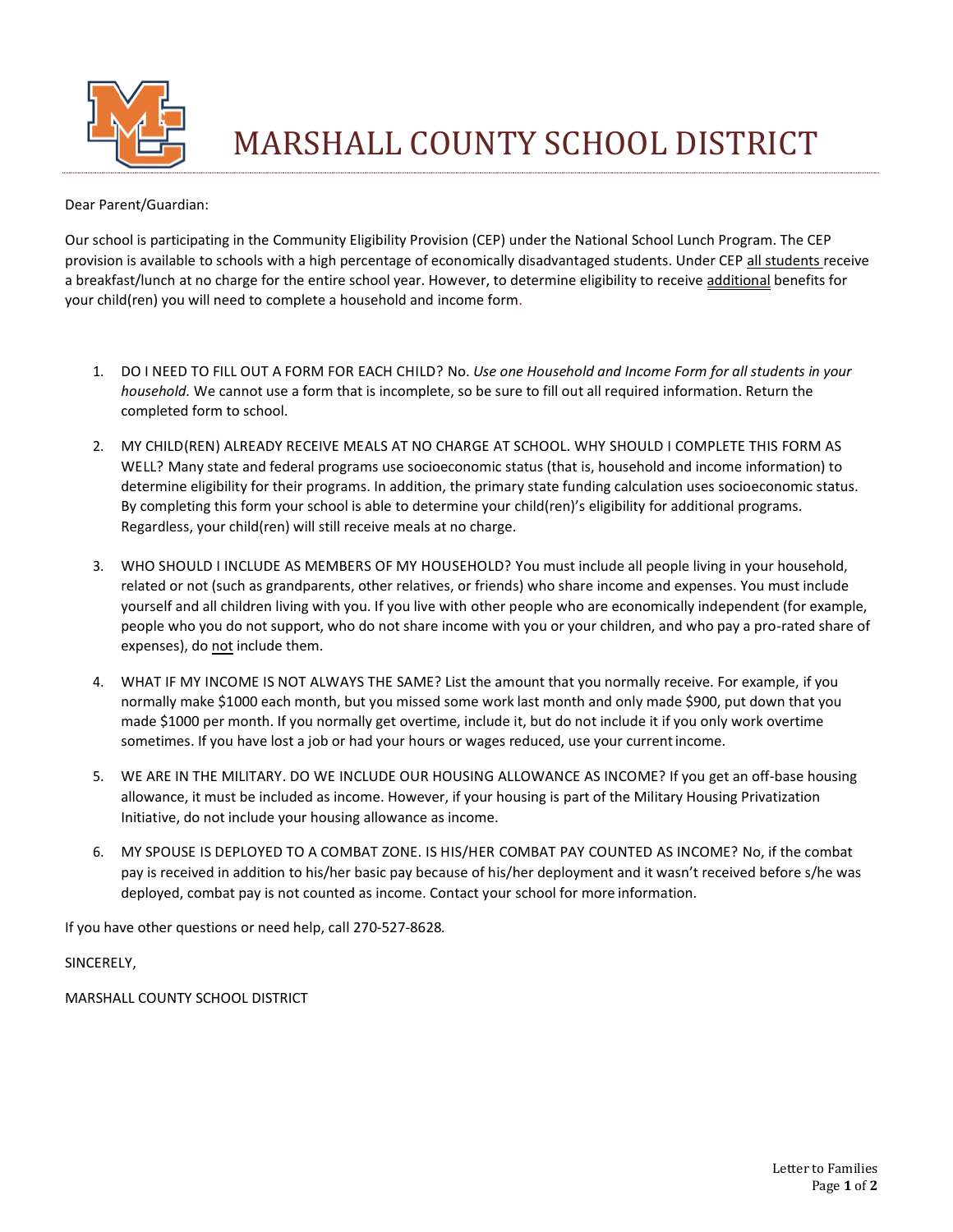# IN S T R U C T IO N S F O R AP P LY IN G

**Part 1**: All Household Members (**a household member is any child or adult living with you**): **All applicants should complete this part.** List the name of each household member, the name of the school each child attends, and the child's grade. If the child is a foster child, check the box for foster child. If a household member has no income, check the box for no income. All household members, including foster children, should be included here. If you need additional space, attach a separate piece of paper.

If your child is **homeless, a migrant or a runaway**, follow these instructions.

**Part 2:** Check the appropriate category and call **270-527-8628**.

**Part 3:** Skip this part.

**Part 4:** Sign the form.

If you have **foster child(ren)** only**,** follow these instructions. You do **not** need to fill out a separate form for each foster child in your household. (If there are both foster children and non-foster children in your household, follow the instructions below for All Other Households).

**If all children in the household are marked as foster children in Part 1:** 

**Part 2**: Skip this part.

**Part 3:** Skip this part.

**Part 4:** Sign the form.

**ALL OTHER HOUSEHOLDS,** including WIC households, households with non-foster children and households with both foster children and non-foster children, follow these instructions:

### Part 2: Skip this part.

**Part 3:** Follow these instructions to report total household income from **this month or last month**.

- **Section 1–Name:** List all household members who have income.
- **Section 2** –**Gross Income and How Often It Was Received:** List the income for each household member. Check the box to tell us how often the person receives the income—weekly, every other week, twice a month, or monthly.
	- o **Earnings from work**: List the **gross income,** not the take-home pay. Gross income is the amount earned *before* taxes and other deductions. You should be able to find it on your pay stub or your boss can tell you. Net income should *only* be reported for self-owned business, farm, or rental income.
	- o **Welfare, Child Support, Alimony**: List the amount each person receives, and check the box to tell us how often.
	- o **Pensions, Retirement, Social Security, Supplemental Security Income (SSI), Veteran's benefits (VA benefits), and disability benefits**. List the amount each person receives, and check the box to tell us how often they receive it.
	- o **All Other Income**: List Worker's Compensation, unemployment or strike benefits, regular contributions from people who do not live in your household, and any other income received weekly, every other week, twice a month, or monthly. **Do not include income from KTAP, SNAP, WIC, federal education benefits and foster payments received by your family from the placing agency.**
	- If you are in the Military Privatized Housing Initiative or get combat pay, do not include these allowances as income.

**Part 4:** An adult household member must sign the form. Please include your address and phone number in the event the FRAM Coordinator has a question about your information.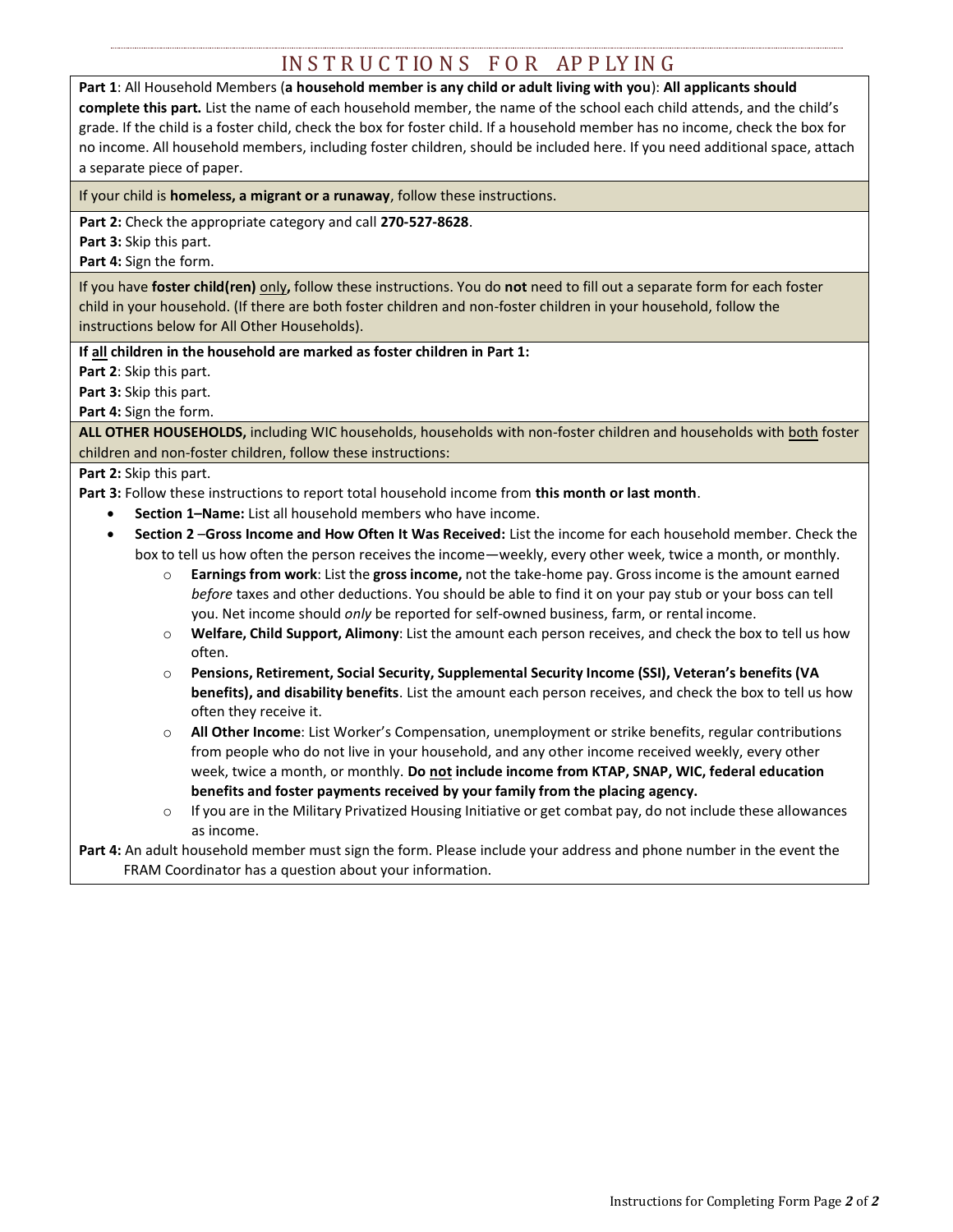## **HOUSEHOLD AND INCOME FORM**

Our school district is participating in the Community Eligibility Provision (CEP) under the National School Lunch Program. Under CEP, **all** children in the school will receive a breakfast/lunch at no charge regardless of income or completion of this form. However, to determine your child(ren)'s eligibility for various additional state and federal program benefits, please complete, sign and return to school **a single application per household**.

#### **PART 1. ALL HOUSEHOLD MEMBERS**

| Names of all people living in your household<br>(First, Middle Initial, Last) | School the child attends, or<br>indicate "NA" if household<br>member is not in school | Grade<br>Level | Check if a foster child (legal responsibility of<br>the state welfare agency or court). If all<br>children listed below are foster children,<br>skip to Part 5 to sign this form. |  |  |  |
|-------------------------------------------------------------------------------|---------------------------------------------------------------------------------------|----------------|-----------------------------------------------------------------------------------------------------------------------------------------------------------------------------------|--|--|--|
|                                                                               |                                                                                       |                |                                                                                                                                                                                   |  |  |  |
|                                                                               |                                                                                       |                |                                                                                                                                                                                   |  |  |  |
|                                                                               |                                                                                       |                |                                                                                                                                                                                   |  |  |  |
|                                                                               |                                                                                       |                |                                                                                                                                                                                   |  |  |  |
|                                                                               |                                                                                       |                |                                                                                                                                                                                   |  |  |  |
|                                                                               |                                                                                       |                |                                                                                                                                                                                   |  |  |  |
|                                                                               |                                                                                       |                |                                                                                                                                                                                   |  |  |  |

#### **PART 2. HOMELESS, MIGRANT, RUNAWAY STATUS**

If any child you are applying for is homeless, migrant, or a runaway, check the appropriate box and call 270-527-8628.

## HOMELESS ❑ MIGRANT ❑ RUNAWAY ❑

**PART 3. TOTAL HOUSEHOLD GROSS INCOME** (before deductions). List all income on the same line as the person who receives it. Check the box for how often it is received. Record each income only once. If you provided a case number in Part 2, you do **not** need to provide income information. If you enter '0' or leave any fields blank, you are certifying (promising) that there is no income to report.

**DECLINE TO PROVIDE INCOME** – Check this box if you don't wish to provide your income information; your SES status will automatically be "Paid".

| 1. NAME                                                                                                | 2. GROSS INCOME AND HOW OFT                   |          |                          |                  |         | <b>EN IT WAS RECEIVED</b>                             |        |                          |                  |         |                                                                                       |        |                          |               |         |
|--------------------------------------------------------------------------------------------------------|-----------------------------------------------|----------|--------------------------|------------------|---------|-------------------------------------------------------|--------|--------------------------|------------------|---------|---------------------------------------------------------------------------------------|--------|--------------------------|---------------|---------|
| (List only household members<br>with income, including any<br>students in the home who<br>have income) | Earnings<br>from work<br>before<br>deductions | Weekly   | Weeks<br>$\sim$<br>Every | Monthly<br>Twice | Monthly | Public<br>assistance,<br>child<br>support,<br>alimony | Weekly | Weeks<br>$\sim$<br>Every | Monthly<br>Twice | Monthly | Pensions,<br>retirement, Social<br>Security, SSI, VA<br>benefits, All Other<br>Income | Weekly | Weeks<br>$\sim$<br>Every | Twice Monthly | Monthly |
| (Example) Jane Smith                                                                                   | \$200                                         | $\times$ |                          |                  |         | \$150                                                 |        | $\times$                 |                  |         | \$0                                                                                   |        |                          |               | H       |
|                                                                                                        |                                               |          |                          |                  |         | Ś                                                     |        |                          |                  |         |                                                                                       |        |                          |               |         |
|                                                                                                        | \$                                            |          |                          |                  |         | Ś                                                     |        |                          |                  |         |                                                                                       |        |                          |               |         |
|                                                                                                        | \$                                            |          |                          |                  |         | Ś                                                     |        |                          |                  |         |                                                                                       |        |                          |               |         |
|                                                                                                        | \$                                            |          |                          |                  |         | Ś                                                     |        |                          |                  |         |                                                                                       |        |                          |               | ιI      |
|                                                                                                        | \$                                            |          |                          |                  |         | Ś                                                     |        |                          |                  |         |                                                                                       |        |                          |               |         |
|                                                                                                        | \$                                            |          |                          |                  |         |                                                       |        |                          |                  |         |                                                                                       |        |                          |               |         |

#### **PART 4. SIGNATURE** (ADULT HOUSEHOLD MEMBER MUST SIGN)

*I certify (promise) that all information on this form is true and that all income is reported. I understand that the school will get state and federal funds based on the information I give. I understand that school officials may verify (check) the information. I understand that if I purposely give false information, my child(ren) may lose benefits.*

| Sign here: | Print name:        | Date:                       |
|------------|--------------------|-----------------------------|
| Address:   | Citv:              | State:_Zip Code: _<br>Phone |
| Number:    | Cell Phone Number: |                             |
|            |                    |                             |